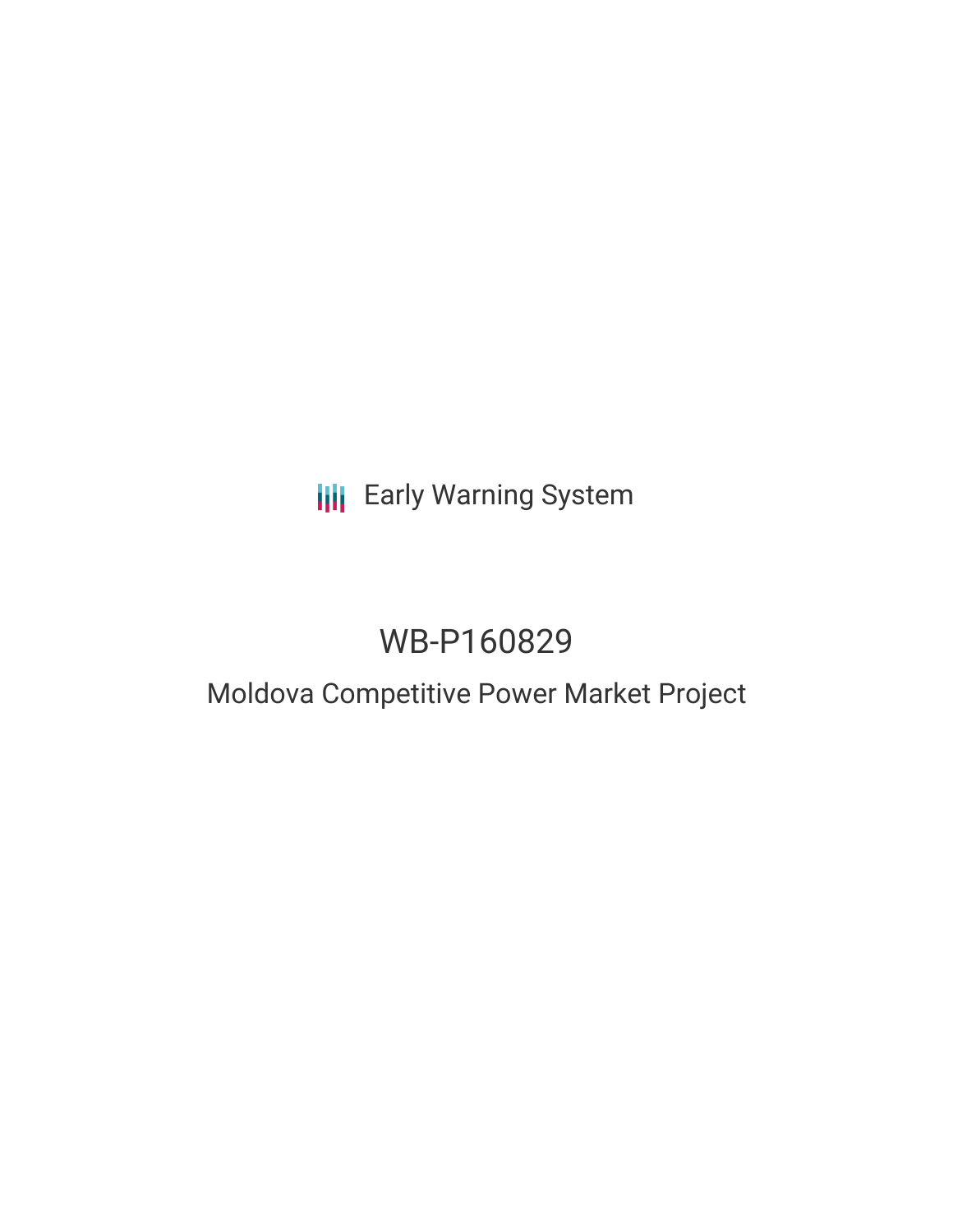

### **Quick Facts**

| <b>Countries</b>               | Moldova         |
|--------------------------------|-----------------|
| <b>Financial Institutions</b>  | World Bank (WB) |
| <b>Status</b>                  | Proposed        |
| <b>Bank Risk Rating</b>        | A               |
| <b>Sectors</b>                 | Energy          |
| <b>Investment Type(s)</b>      | Loan            |
| <b>Investment Amount (USD)</b> | \$70.00 million |
| <b>Loan Amount (USD)</b>       | \$70.00 million |
| <b>Project Cost (USD)</b>      | \$75.00 million |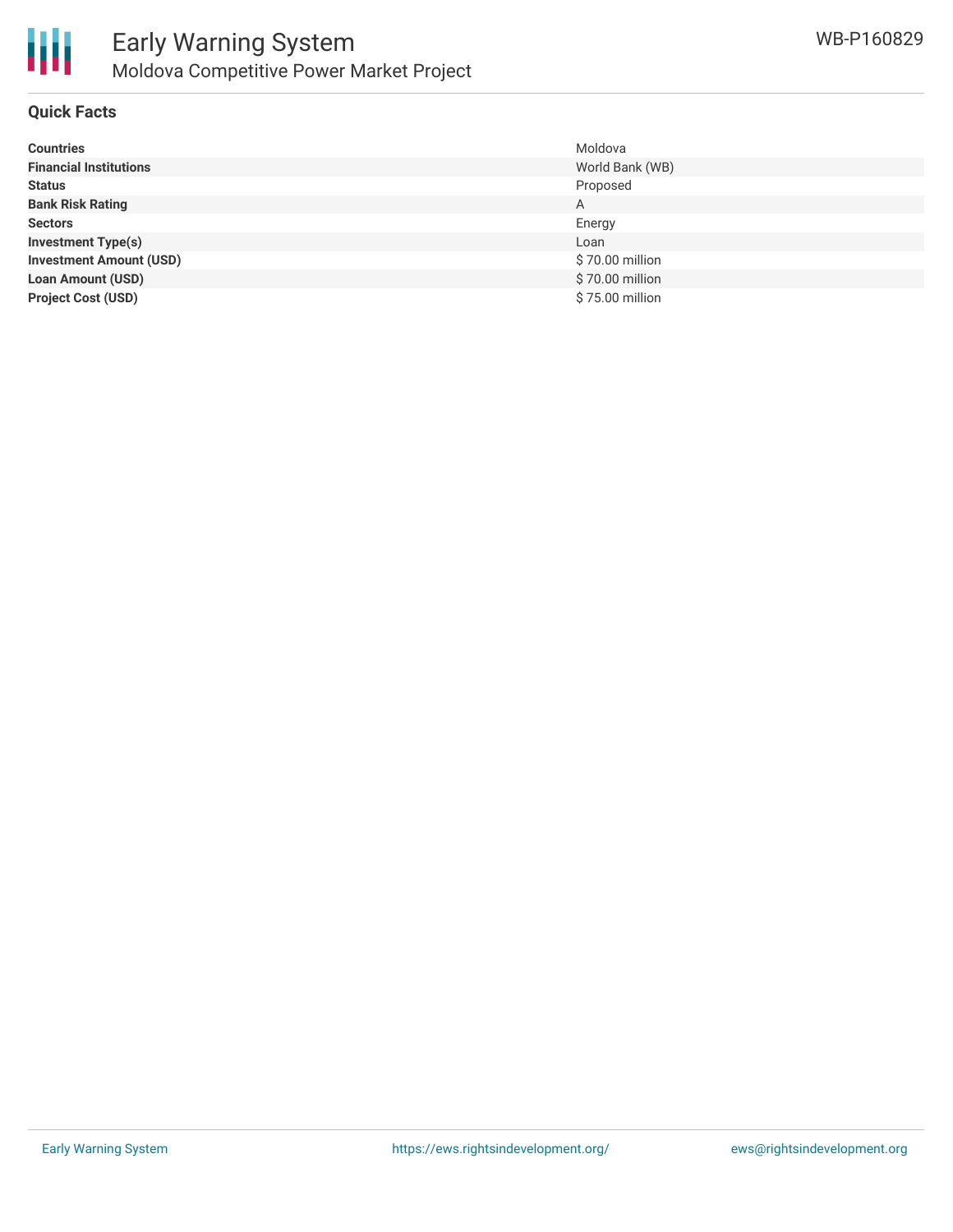

## **Project Description**

No project description at the moment.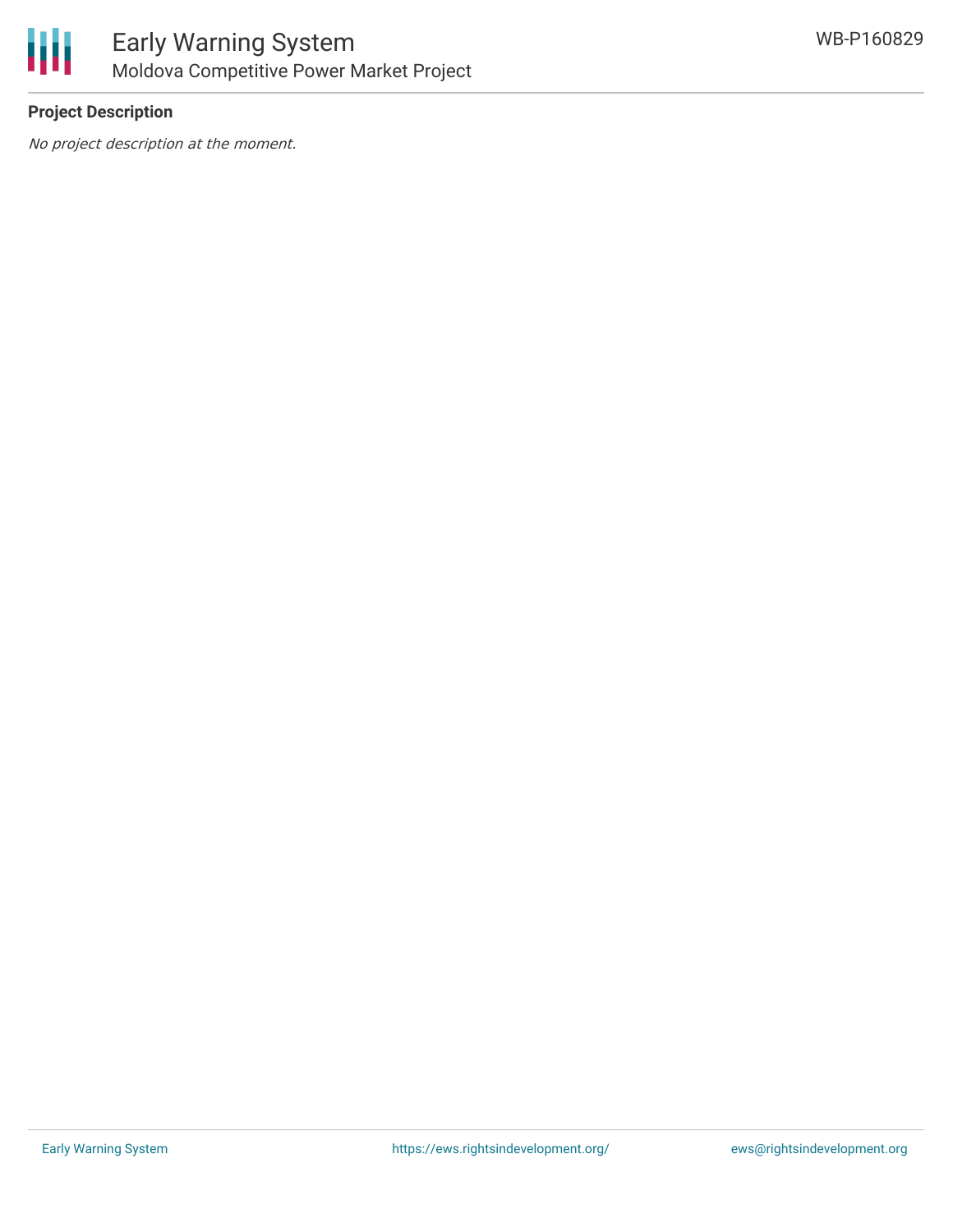

## **Investment Description**

World Bank (WB)